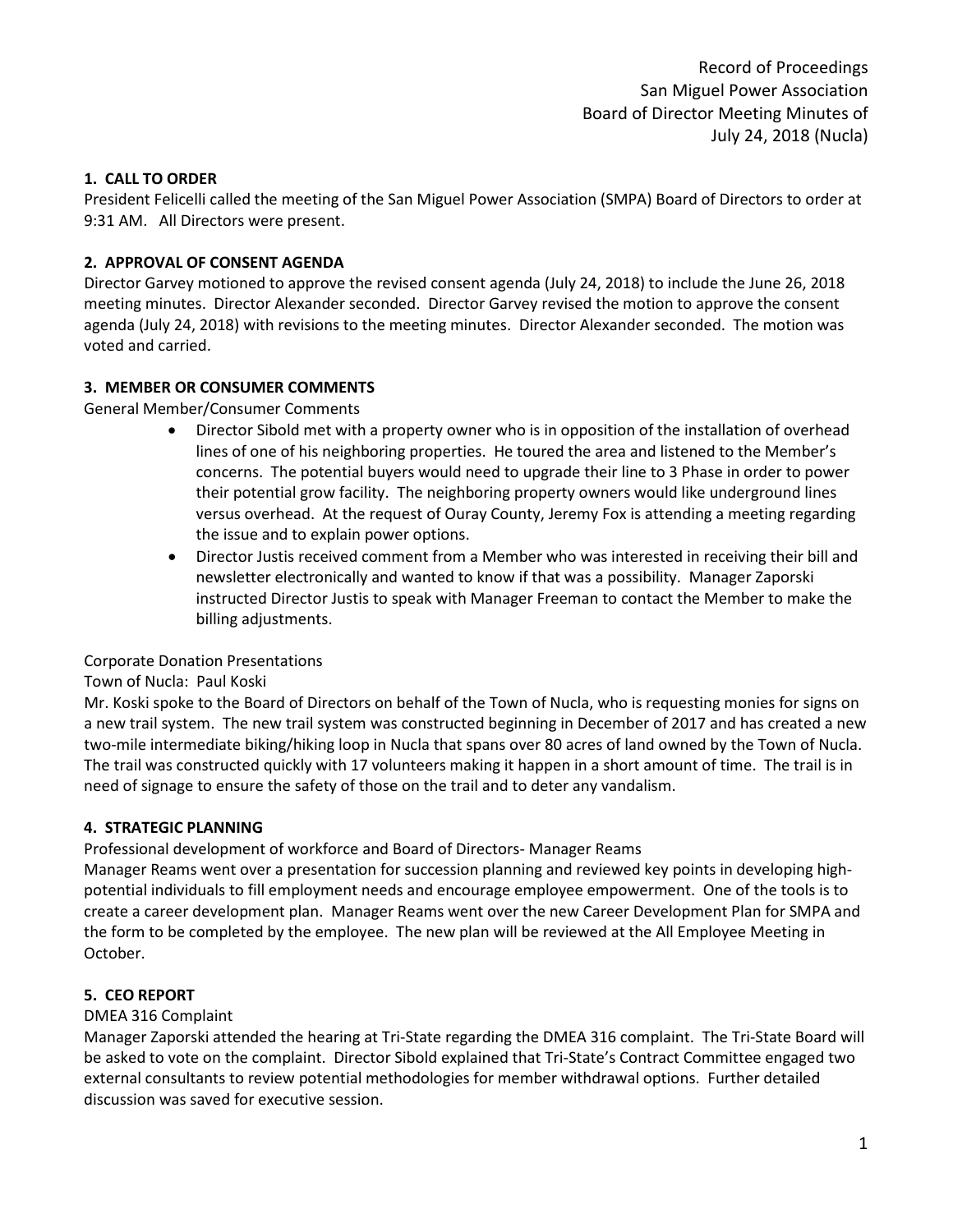Record of Proceedings San Miguel Power Association Board of Director Meeting Minutes of July 24, 2018 (Nucla)

#### Telluride Franchise Agreement extension

Director Garvey motioned to approve the Telluride Franchise Agreement extension. Director Alexander seconded. The motion was voted and passed.

#### **Introduction of Employee Guests**

Hugh Hardman was the employee guest in attendance this month. Hugh is from Norwood and graduated from Norwood High School in 2009. He is a 5<sup>th</sup> step apprentice and has approximately 2 years to complete to move to Journeyman. Hugh's family has a ranch in Norwood and is married with two small children.

#### **Corporate Donations**

Carbon Neutral Coalition- EcoAction Partners

Director Cokes made a motion to donate \$500 to the Carbon Neutral Coalition. With no second from the Board of Directors, the motion did not pass.

#### Town of Nucla

Director Garvey made a motion to donate \$1000 to the Town of Nucla; asking Basin Electric Power Cooperative to match SMPA's donation. If Basin Electric Power Cooperative is not in a position to match the donation, SMPA will honor their contribution of \$1000 (\$2000 total). Director Cokes seconded. The motion was voted on and carried.

#### **Board Donations**

Director Cokes donated \$200 to EcoAction Partners in support of the Carbon Neutral Coalition. Director Rhoades donated \$200 to Hardrockers Holidays. Director Felicelli donated \$250 to GoHawkeye Foundation for the San Juan Trail. Director Justis donated \$250 to GoHawkeye Foundation for the San Juan Trail.

# **Finance Update**

Manager Mertz reviewed his report and noted that due to the capital projects, specifically NISC, some of the labor costs have been shifted that may not have been otherwise. This has changed our margins. He explained that depreciation of software is between 5-7 years. Overall the cooperative is healthy. Director Felicelli inquired as to when we would begin to discuss the retirement of capital credits. This will happen after the NISC conversion in the fall.

# **Marketing & Member Services**

Manager Freeman passed around a sample of the new bill layout to go out to members in August with the new NISC system. The Board and management discussed the roll out timeline, bill timing and how it will affect paperless customers. Manager Freeman will send an update to the Board with the timeline for marketing outreach for SmartHub and impacted paperless customers. He also noted the press release for Telluride Sports will be re-released.

# Policy 115 project approval

Manager Freeman talked about applying to Tri-State for a new Policy 115 project, calling it the Last Dollar Community Solar Garden. Submitting the application by July 18<sup>th</sup> ensured the project was grandfathered in under the current credit tables prior to the tables being decreased. The application is nonbinding, so even if approved, SMPA is not committed to undertaking the project. There are still a number of factors that could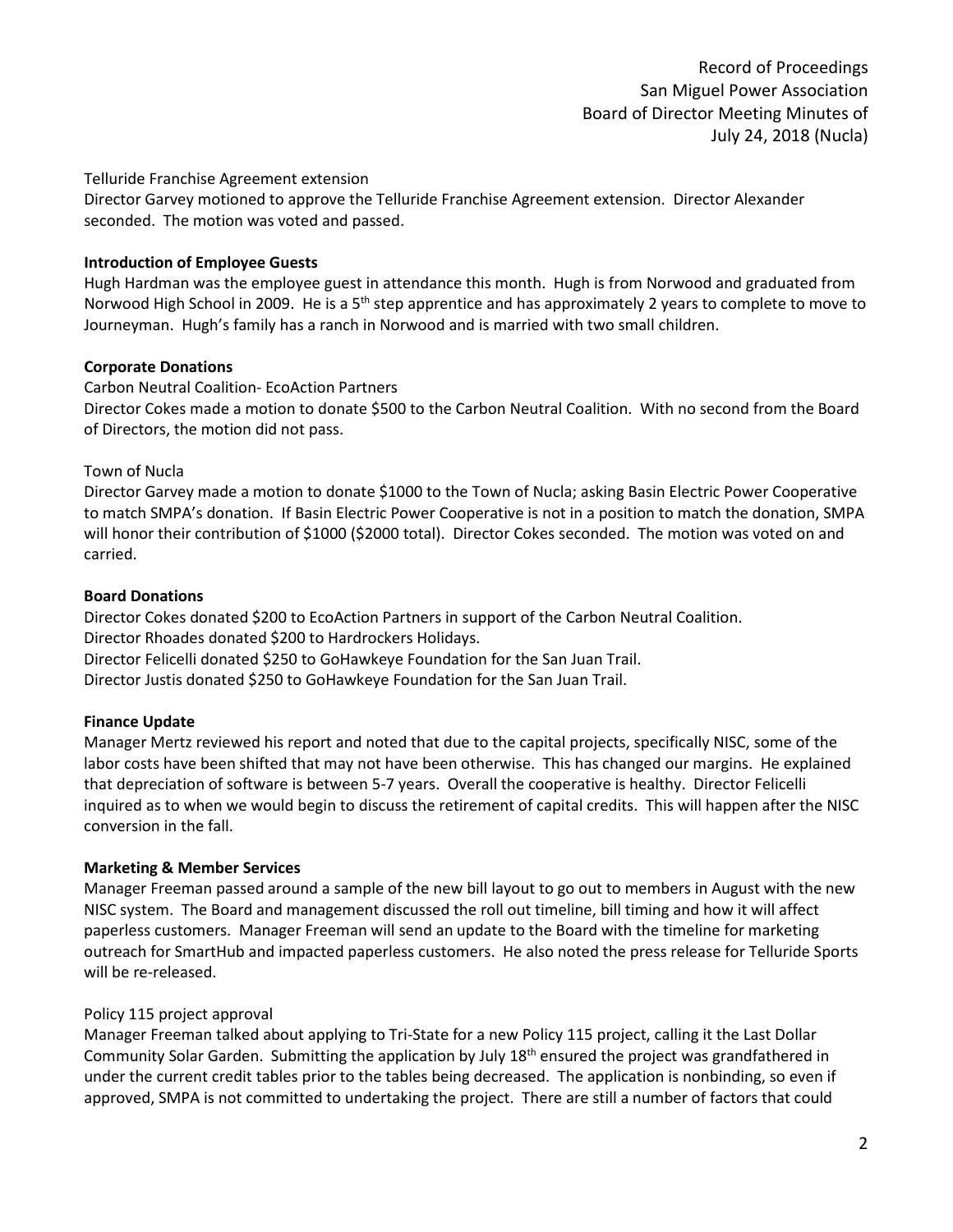Record of Proceedings San Miguel Power Association Board of Director Meeting Minutes of July 24, 2018 (Nucla)

hinder the progression of the project. Manager Freeman was not necessarily looking for the Board to approve the project, but, looking for direction from the Board as to whether to continue to move forward. The Board was in support of the project and would like to see where it goes.

#### **Information Technology**

Manager Tea praised staff for the great teamwork and attitudes in the training and preparation for the NISC conversion. He explained that they are planning to meet to discuss the marketing of the new system and that we are ready for the Aug.  $6<sup>th</sup>$  go live date. NISC staff will be onsite to aid in training and best practices with staff that week.

#### **Administration & Human Resources**

Manager Reams went over her report and explained an additional Workers Compensation claim since the report for a non-recordable and no lost time accident with a twisted bit on a drill. She explained that the new NRECA Representative will attend our next Board of Directors Meeting and requested the Board email her any specific questions they may have ahead of time since he is new to his position and may need additional prep time. Next month she explained that she would bring back new resolutions adopting the Roth option on NRECA 401K plan(s) with effective dates changed to Jan. 1, 2019.

#### **Engineering**

Manager Riley reported that they are working on the new fiber agreement with Tri-State and Zayo. Zayo has acquired the fiber assets of EagleNet.

#### **Operations & Safety and Regulatory Compliance**

Manager Oliver distributed his Board report in paper copy to the Board. He updated the Board that there was some damage to equipment due to the mud and rock slides on Red Mountain and we will be working on repairs. Most fire restrictions have been lifted to Stage 1 or lower and we have now moved back to normal operating procedures. There was a brief discussion regarding a planned outage on the West End (Nucla/Naturita area) and the survey that went out in the planning process.

#### **6. ATTORNEY'S REPORT**

Jim Link, General Counsel, informed the Board that next month we would have the RUS loan documents ready for signature. This is necessary and if the documents are not ready, they would need to call a Special Meeting in order to execute.

Director Sibold made a motion at 1:14 PM to enter into executive session for personnel and contractual issues. Director Rhoades seconded. The motion was voted on and carried. The board entered into executive session at 1:14 PM and came out at 2:28 PM. While in executive session no decisions were made, nor votes taken.

#### **7. ASSOCIATED MEETING REPORTS**

CREA- Bob Justis Director Justis distributed notes via email to the Board and had nothing additional to report.

#### Western United- Dave Alexander

Director Alexander reported there was no meeting this month but that the Annual Fish Fry will be August  $30<sup>th</sup>$  if anyone would like to attend.